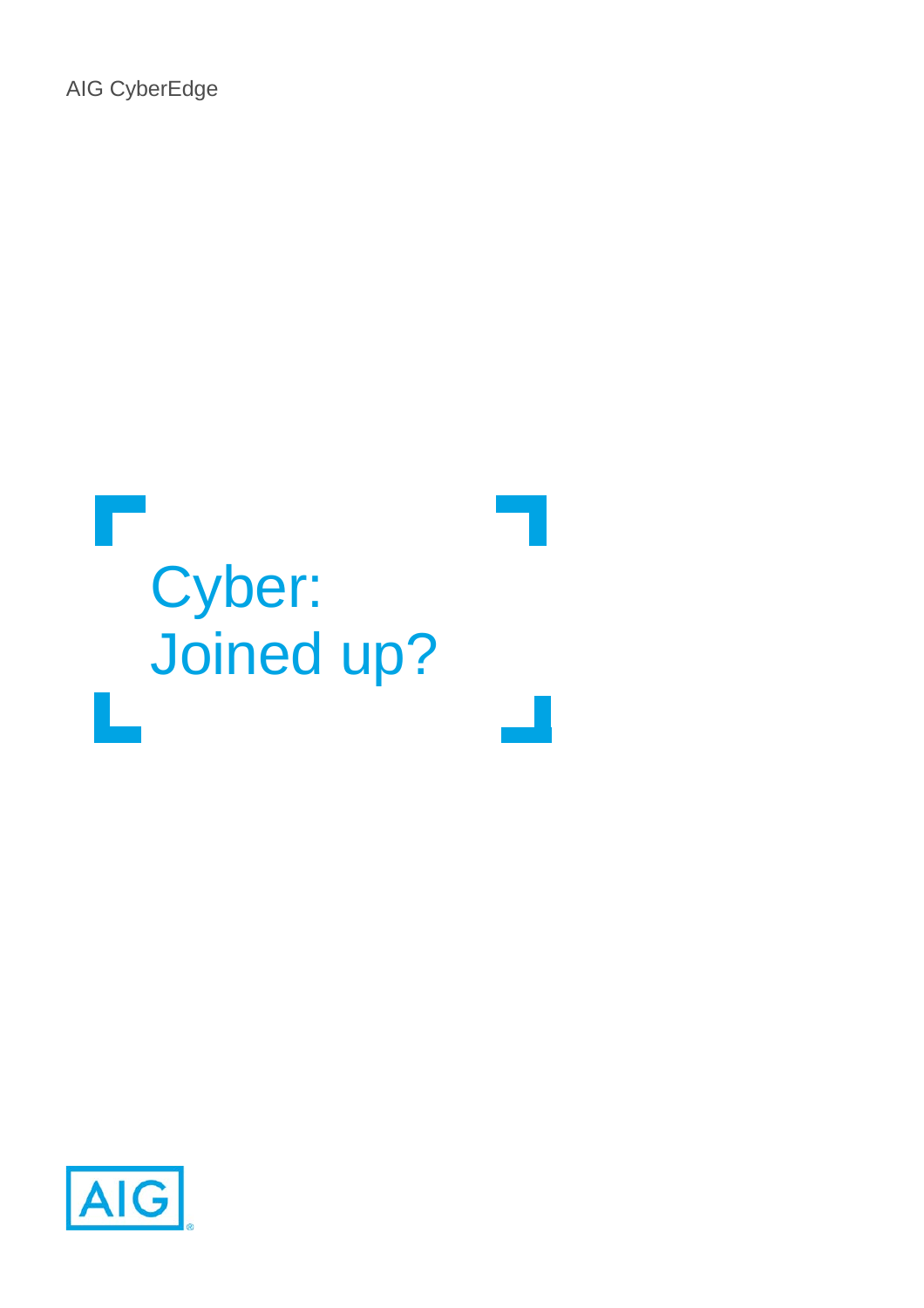Findings from independent research among senior business leaders at the UK's largest companies, suggest more needs to be done to increase awareness of the vulnerabilities and consequences in relation to cyber risks. We believe greater joined-up thinking and board engagement is necessary.

Much has been written about the cyber threat in the last few years in the media, with the breadth of risks faced by almost every business. The landscape continues to evolve rapidly, prompted by greater dependence on the cyber world, economically and socially (as demonstrated by developments such as the Internet of Things). This increased reliance on the internet and technology has, unfortunately, come hand in hand with more frequent, sophisticated and professional cyber-crimes. While the question businesses used to ask was 'will I be targeted?', now it is more likely to be 'when?'

Originally focussed on data loss/ breach, potential triggers and impacts have widened to include business interruption, theft of IP and even inter-connected events such as bodily injury and physical damage with liability implications. Furthermore, the global economy is becoming increasingly networked, with disruption due to cyber threats more likely to lead to financial and reputational damage. Cyber risk has therefore moved from being an IT risk to an enterprisewide risk management issue that needs attention at board level; a top-tier emerging risk for both businesses and their directors.

With UK government involvement and the upcoming EU cyber security directive, cyber risk is also taking centre stage. The government has recognised cyber attacks to be one of the most significant risks facing the UK, with the cost to businesses rising. For larger companies, the first step towards improving their cyber risk framework is to ensure that their standard cyber 'hygiene' is properly addressed (the NIST in the US provides detailed benchmarking via its Cyber Security Framework). For SMEs, in 2014 the government launched the Cyber Essentials scheme to help guide businesses in protecting themselves against cyber threats.

With attacks increasing and implications becoming more far-reaching, companies need to actively reduce their exposure to being targeted. And, if they are targeted, consider how they can reduce the impact and mitigate their risk in the future. Having an action plan in place prior to an event is critical, as are end-to-end solutions involving consultation leading to extra layers of prevention.

Insurance plays a key role in not just offsetting costs when an event happens, but preventing an attack in the first place, and responding correctly to mitigate when cybersecurity does fail. The underwriting process helps different parts of a company unify and focus on what their vulnerabilities are and where they can work together to mitigate them.

In response, the global cyber insurance market is growing significantly at around 25-30% per year and has a value of around \$1.5-2bn.

AIG conducted this research to understand the views of senior business leaders at very large companies – an exclusive audience typically very hard to access. While we know through other research that 88% of FTSE 350 companies include cyber risk within their strategic risk report, there is little published data on deeper perspectives. The findings can also be used as a reference point to compare to the future attitudes and behaviour of mid-sized and smaller companies as the cyber market matures further.

Cyber risk has moved from being an IT risk to an enterprise-wide risk management issue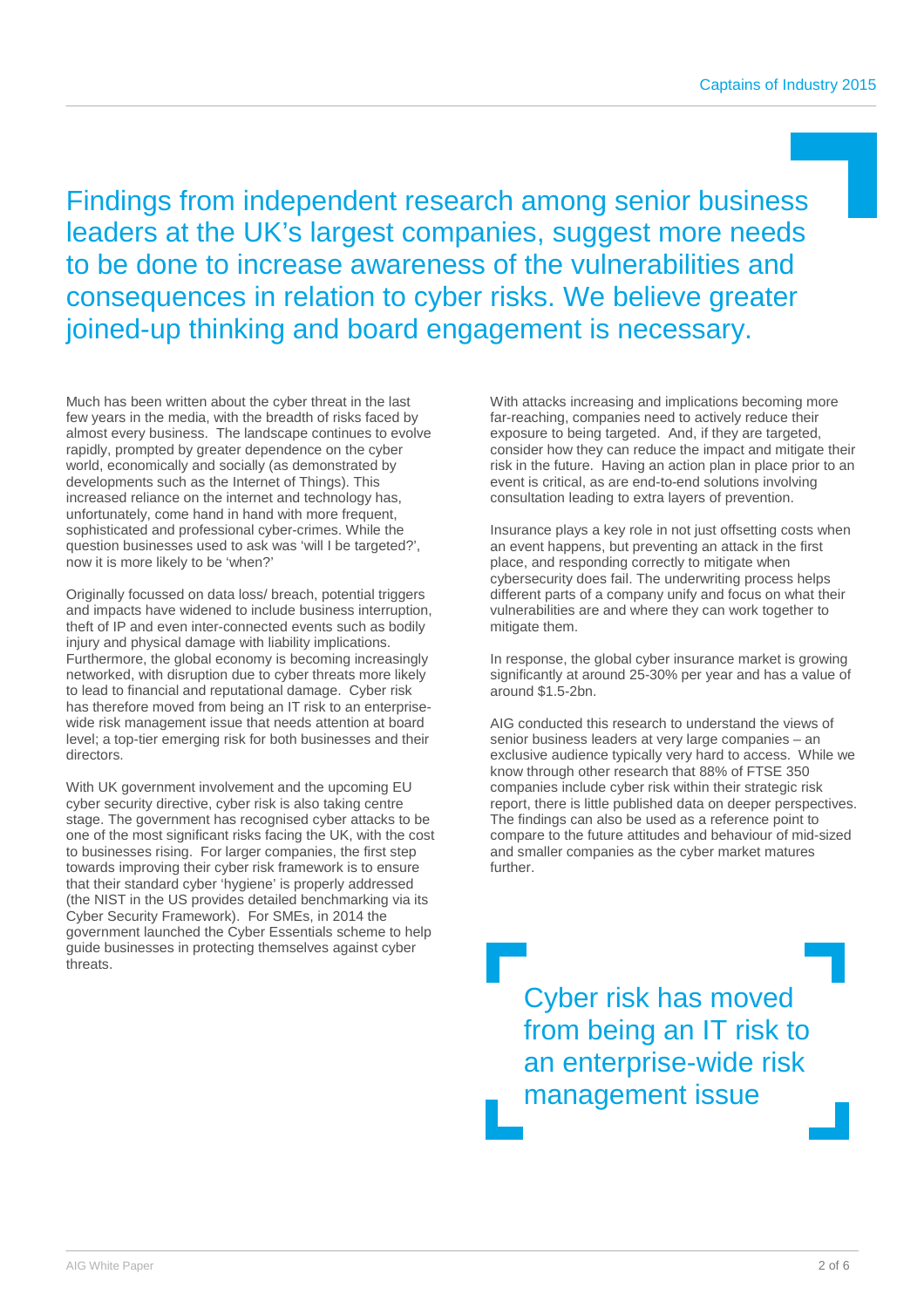# Key Themes

We see four key themes emerge.

### **1. Cyber security needs to be given greater prominence at board level**

While 82% of senior business leaders stated they know either a great deal or a fair amount about their company's cyber security governance and risk management framework, their cyber security policy is not discussed regularly at board meetings. Board involvement in how the organisation protects itself is critical.

Only just over a quarter of companies (26%) discussed their cyber security policy regularly (defined as always or more often than not), while over half (52%) discussed rarely i.e. less often than not, or never (Chart 1).

### **Chart 1: Thinking about board meetings in the last twelve months, how often have you discussed the company's Cyber Security Policy?**



Base: British Captains of Industry [108]

### **Chart 2: How confident are you that directors fully understand the legal implications of a serious cyber security breach?**



Not confident at all

Base: British Captains of Industry [108]

This context may link to the fact that companies are split as to whether the maintenance of cyber security levels is designated at board level. The board has overall responsibility in 9% of companies, with a key board member having ownership in a further 43% making a total of just over half (51%) of companies having strong board representation. Certainly, having key roles in place like a Chief Information Security Officer, who reports to the CEO, is considered best practice.

However over a third (36%) of companies mention their IT department as being designated for the maintenance of cyber security, and with a further 11% of 'other' responses it is noticeable that almost half (47%) do not designate cyber security to be a boardroom issue. What we have learned from large breaches, is that cyber security risk is not just a technology issue. It takes an enterprise-wide effort to prevent attacks and to mitigate damage when they happen. While the day-to-day responsibility may rest with the technical or security teams, strategy and response needs to have ownership across functions, hence the need for board engagement.

So, how confident is the board on emerging cyber threats? While there is undoubtedly confidence among many companies, with three quarters (77%) feeling confident, a substantial minority of nearly a quarter (23%) are not very confident or not confident at all on the board being up to date on the nature of cyber threats in this area of rapid change.

### **2. While many directors may understand the financial consequences of a breach, there is a knowledge gap about the legal implications**

Much has been written in the media about the financial consequences of a cyber event – whether a regulatory fine from a data breach, or other material remediation required. This research confirms that directors in these large companies are generally confident in their understanding of the financial consequences of a serious cyber security breach, with 86% feeling very or fairly confident and only 13% not feeling confident about the implications. This is a key priority, since the cost of dealing with a data breach continues to rise.

However, when asked about their understanding of the legal implications of a serious security breach, almost a third (32%) say they are not very or not at all confident, while 68% say they are confident (Chart 2). This is concerning, given that boards and management can be held accountable for this significant business risk. In the UK, directors could potentially be liable if their failure to prepare for cyber events constitutes a breach of their duty to the company. In the US, shareholder lawsuits have been filed against boards following large scale data breaches.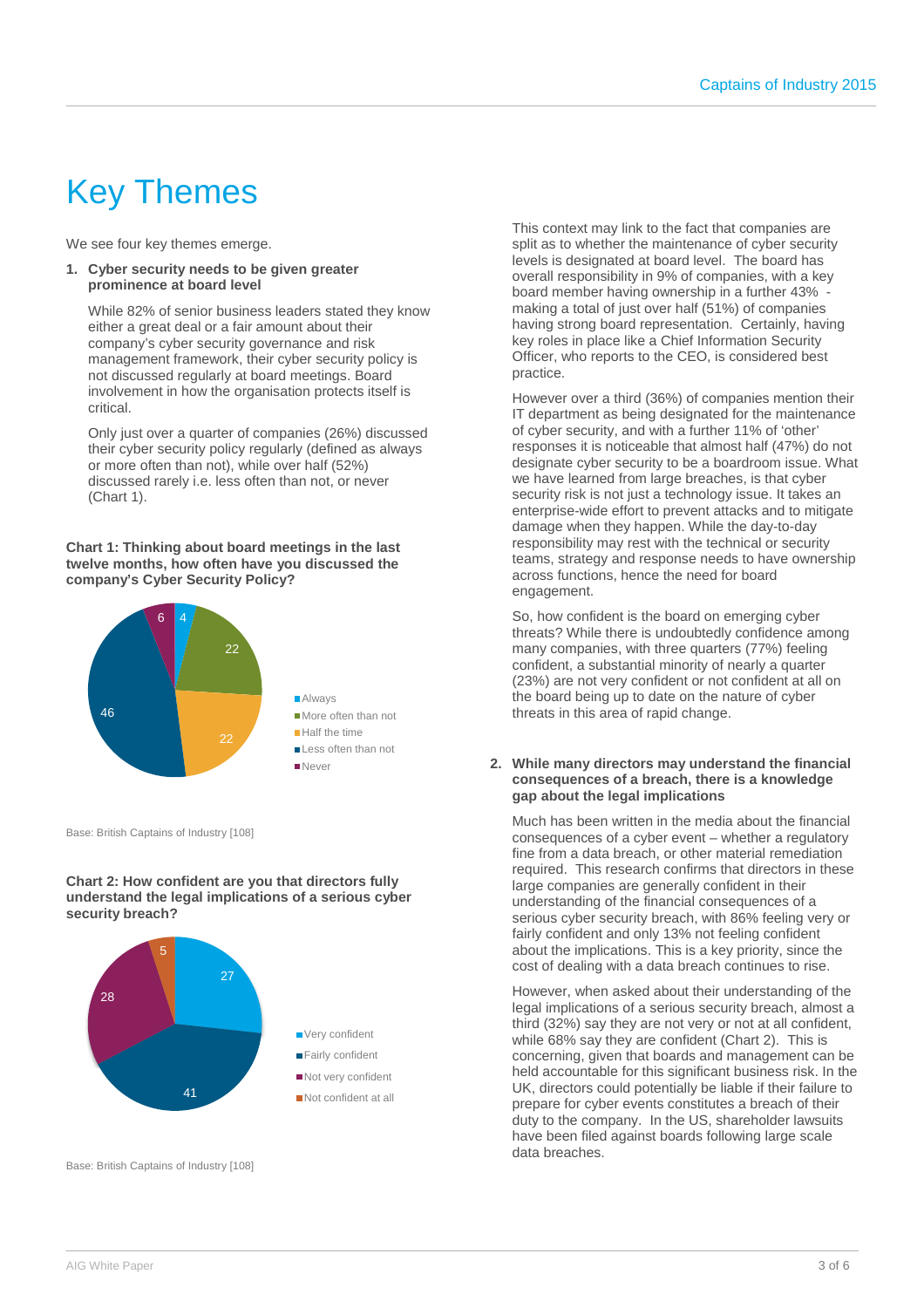### **3. The high level of stated confidence in companies' IT departments may be misplaced**

Overall, companies feel that they have identified their levels of vulnerability across all key information assets in relation to their company's governance and risk management of cyber security. A total of 90% feel very or fairly confident in their identification, with only 10% not feeling confident.

Furthermore, a very significant 84% think that their IT department is able to protect the company from a cyber attack. Only 16% are not confident in this regard (Chart 3).

Perhaps this confidence is grounded in the fact that 45% of companies surveyed have experienced a cyber security breach. However, with 62% thinking it likely that their company will be the subject of a cyber attack in the next 12 months and the potential impacts of an attack becoming more serious, there is no room for complacency. There is a problem in relying solely on the IT department for data protection risk management in that no set of controls can guarantee a data breach won't happen. In fact, following a serious cyber event, one of the first casualties is often the head of IT. Specific questions can gauge the maturity of a company's cyber security program, to understand if cyber security is taken seriously at every level of the company, including the board room.

### **Chart 3: How confident are you that the IT department is able to protect the company from a cyber-attack?**



Base: British Captains of Industry [108]

**Chart 4: From where do you feel cyber attacks against your company are most likely to originate?**



Base: British Captains of Industry [108]

**4. While hackers and criminals may represent the greatest perceived threat to cyber security, problems internal to the organisation caused by employees cause a significant number of breach cases**

Senior business leaders believe that cyber attacks against their company come from a number of sources. Hackers and criminals and are seen as the most likely originators (Chart 4). However activists, foreign governments (or their agencies), third party organisations and employees are all seen as significant.

Employees are seen to be the originators in 31% of cases. Employees have (and continue to be) a significant threat to companies, with their internal defences more at risk. In a recent study by the European Centre for Media, Data and Society<sup>1</sup>, over half (56%) of European data breaches from 2005-2014 involved problems internal to the organisation e.g. insider abuse or theft, hardware issues and administrative errors. Criminal hackers accounted for 42% of cases.

The human factor or human error is a common thread we see in most attacks e.g. an employee opening a phishing email, accessing risky websites, losing a laptop or demonstrating lax protection of passwords. Or exhibiting a less than robust reaction to an incident. The education of employees as a first line of defence or, at least, to be aware that they can open the door to an attack, is critical.

1. Data Breaches in Europe: Reported Breaches of Compromised Personal Records in Europe, 2005-2014 – Center for Media, Data and Society, 2014: [http://cmds.ceu.edu/article/2014-10-07/data-breaches-europe-reported-breaches-compromised-personal-records-europe-2005.](http://cmds.ceu.edu/article/2014-10-07/data-breaches-europe-reported-breaches-compromised-personal-records-europe-2005)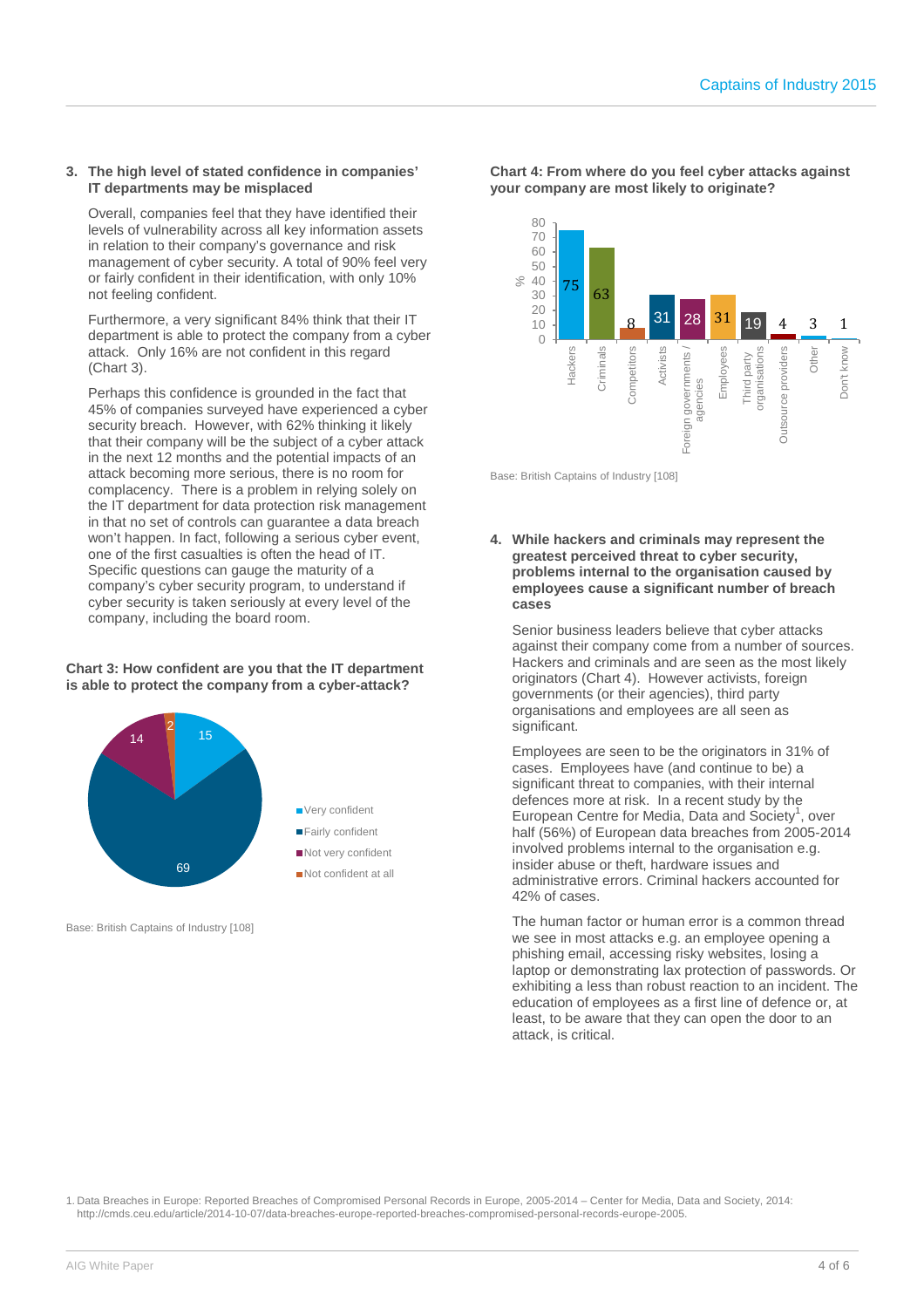## Implications for companies

Cyber security risk management and associated insurance arrangements need to take centre stage at board level. Of the companies surveyed, 44% had cyber insurance in place, with a further 8% having considered cyber cover. A significant minority, 18%, had not considered having cyber insurance cover and as many as 31% were not aware if their company had cyber insurance in place. They should be. Gaps in coverage, from existing insurance policies not being joined up, mean increased exposure to cyber risk and more. To help companies understand about how they should respond to the increased cyber threat, AIG have written a paper ('Achieving Cyber Resilience'), which has been published by the Geneva Association.

AIG believes there are 5 key questions companies should be asking themselves as the cyber threat continues to evolve.

- 1. Does your company have regular reporting to and representation among the Group's board of Directors, to ensure a clear understanding of current risk profile and strategy?
- 2. Does your company monitor the cyber risk landscape effectively as risks evolve?
- 3. Are you involving third party experts enough (as opposed to in house), to ensure adequate risk mitigation?
- 4. Do you have the specific Cyber coverage for your needs in the event of a claim?
- 5. Have you reviewed your insurance policies (including D&O) to understand how they might respond to a possible Cyber incident?

To understand more about how companies should respond to the increased cyber threat, please see our detailed briefing [Achieving Cyber Resilience,](http://www.aig.com/chartisint/internet/US/en/files/1158Y%20Achieving%20Cyber%20Resilience_Cyber%20whitepaper_tcm1247-672249.pdf) published by The Geneva Association.